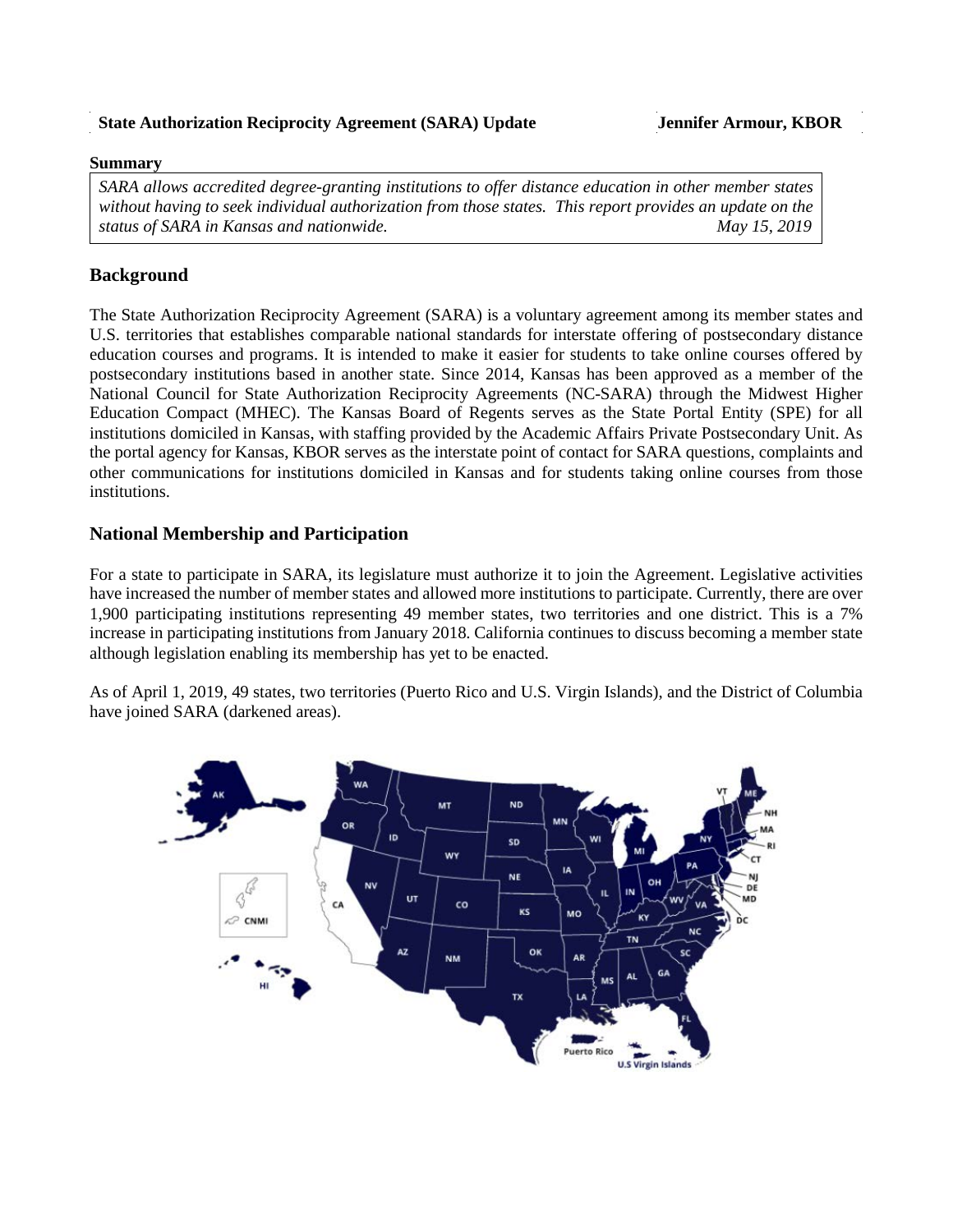# **Participation in Kansas**

43 Kansas institutions are participating in SARA as of April 1, 2019. The charts below illustrate participation by  $sector<sup>1</sup>$  $sector<sup>1</sup>$  $sector<sup>1</sup>$ .



\*Washburn University Institute of Technology participates under the approval of Washburn University and is not included in this count

## **Enrollment Data**

Participating SARA institutions agree to provide data representing their distance education enrollments to NC-SARA annually. In both AY 2017 and AY 2018, over 18,000 out-of-state students were enrolled in participating Kansas SARA institutions.

### AY 2017 Enrollments



<span id="page-1-0"></span><sup>1</sup> Two participating institutions are private postsecondary and not reflected in the charts by sector.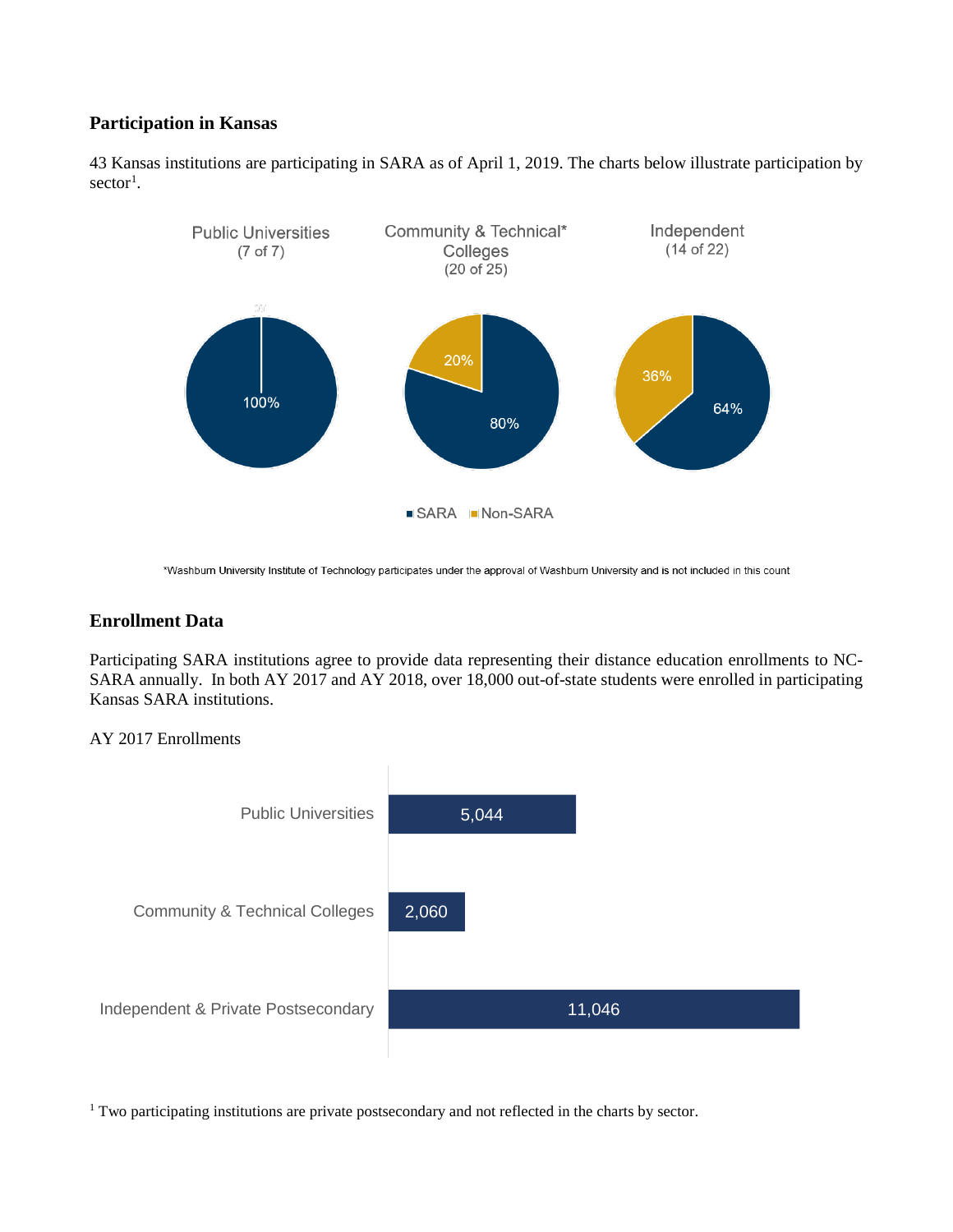### AY 2018 Enrollments



In both AY 2017 and AY 2018, over 9,000 Kansans were enrolled in distance education offered in another SARA member state. The top ten enrollments by state for each academic year are listed below.

### AY 2017 Enrollments